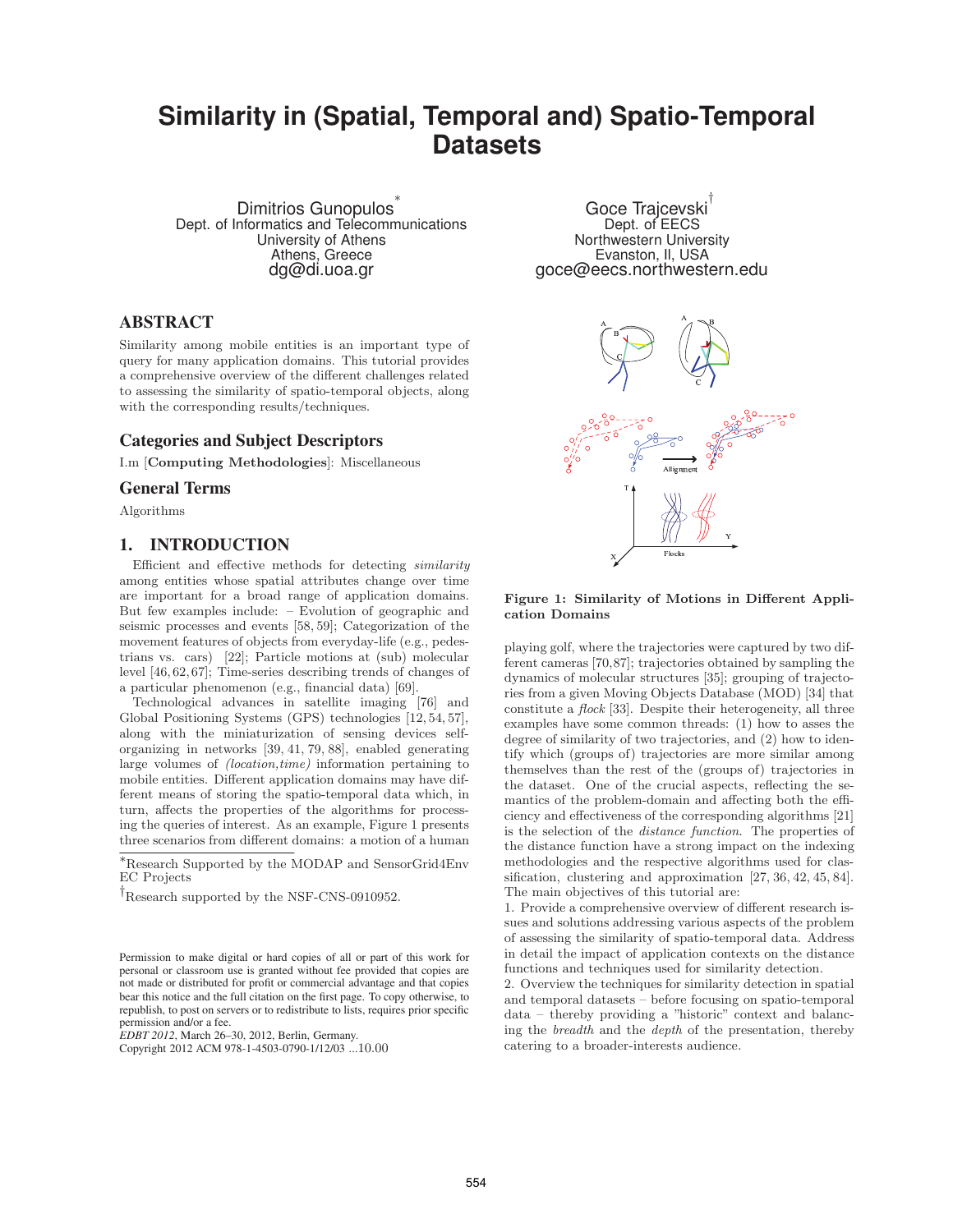3. Present several open challenges related to spatio-temporal similarity in different application domains and with the different (heterogeneous) data features and semantics.

## **2. TUTORIAL OUTLINE**

We now outline the main themes addressed in the tutorial: • **Motivation – Applications Settings**: We motivate the importance of the problem of efficiently detecting the similarity of mobile entities by presenting its relevance in several application domains [22, 39, 46, 58, 59, 62, 67, 70, 79, 87, 88].

• **Similarity of Spatial/Geometric Entities**: We review some results from the Computational Geometry community related to detecting the similarity of 2D (and higherdimensional) shapes [2, 3, 5]along with evaluation modulo certain transformations – i.e., rotation, translation or scaling [18, 85]along with sub-optimal matching – with algorithms executing much faster than the optimal matching [32, 37].

• **Similarity and Distance Functions**: Apparently, the traditional Hausdorff distance [3] is too "static" for a wide range of applications, and we review the problem of efficiently evaluating the Fréchet distance  $[1, 4, 7, 24, 61]$ , along with the issues of uncertainty of spatio-temporal data [75], and the earth-movers distance [68, 71].

• **Time-Series Data**: The problem of efficient evaluation of similarity is central to the management of time series data, and the two important aspects are the representation methods, and the similarity measures [21]. Representation methods aim at reducing the dimensionality, without significantly distorting the dat characteristics [27,43,52], whereas the similarity measures balance the efficiency and the accuracy of classification [9, 16, 28, 44, 60].

• **Similarity of Moving Objects Trajectories**: Unlike the time-series data, the motion of the objects in many application domains occurs in two (and higher) dimensions, and a large body of works from MOD and GIS communities  $[6, 26, 73, 78, 80, 82, 83]$ . have have focused on similarity in such settings. We first formalize the problem of similarity among trajectories [26, 28, 78] based on their representation [25], including segmenting them for applying different distance-based techniques [6]. We also address the specifics of detecting the similarity among objects whose motion is spatially constrained to an existing road-network [13, 72], along with the robustness issues [81, 82]. Lastly, we present techniques for assessing similarity of trajectories under certain transformations (rotations and translations) [80,83] and sub-optimal solutions [38, 73].

• **Trajectories' Data Mining**: We overview some research results related to clustering and classification of trajectories [23, 50, 51, 56, 64] and different spatio-temporal distance operators for mining purposes [66]. We also address issues arising with sub-trajectories [11, 49], along with outliers/anomalies detection [29, 90], as well as bundling flocks and convoys of trajectories [33, 40]. The last portion of this part of the tutorial addresses issues related to warehousing of spatio-temporal data [10, 55, 77].

• **Domain Constraints**: This part of the tutorial focuses on specific constraints arising in particular application domains, and their impact on calculating the similarity of the motions: Wireless Sensor Networks (WSN) where tracking is done by trilateration and the important aspect of the problem is balancing the efficiency of transmission with (im)precision and freshness of the data in the sink  $[31,48,65,74,86,89,91]$ , along with clustering and warehousing [15, 63].

• **Challenges**: The tutorial concludes with an overview of some open problems and application domains: deformable shapes [17], the OLAP-related role of similarity [8], the incorporation of a map-data [14], traffic management [20, 30, 47, 53] and cloud-settings [19].

We re-iterate that the goal of this 180 minutes tutorial is to present a framework in which the rich history of the problem of similarity of motion can be cast, discuss its role in various applications, and outline example solutions to certain specific problems – thereby balancing its breadth vs. depth trade-off(s). A related three-hours tutorial ("On the Similarity of Motions") by the same authors was presented at the MDM 2010 conference. The current tutorial has three main differences:

1. We have updated that version to include more recent results.

2. We have added two sections – in addition to updating the sections from the prior version.

3. We have addressed a larger group of application domains.

## **3. PRESENTERS BIOS**

**Dimitrios Gunopulos** received his PhD from Princeton University in 1995 and has held positions at the Max-Planck-Institut for Informatics, the IBM Almaden Research Center, and at the Department of Computer Science and Engineering in the University of California Riverside. His main research interests are in the areas of Data Mining, Knowledge Discovery in Databases, Databases, Sensor Networks, Peer-to- Peer systems, and Algorithms, and he has co-authored a book and over 160 publications in refereed conferences and journals. He has served as a General co-Chair in the IEEE ICDM 2010 conference, as a PC co-Chair in the ECML/PKDD 2011, IEEE ICDM 2008, ACM SIGKDD 2006, SSDBM 2003, and DMKD 2000 conferences, and as an associate Editor at the IEEE TKDE, IEEE TPDS, and ACM TKDD journals.

**Goce Trajcevski** received his PhD from the University of Illinois at Chicago in 2002 and has participated in both NSF and industry-funded research projects (with BEA Corp. and Northrop Grumman Corp.). His main research interests are in the areas of Mobile Data Management, Uncertainty Management and Sensor Networks and, in addition to bookchapters, he has co-authored over 60 publications in refereed conferences and journals and has received two best paper awards (CoopIS 2000 and MDM 2010). He was part of the organizing committees of ACM SIGMOD 2006, IEEE MDM2011, IEEE MDM 2012 and ACM GIS 2011 and has served in the program committees in numerous conferences and workshops.

# **4.1 REFERENCES** [1] A. Alt, C. Knauer, and C. Wenk. Comparison of distance

- measures for planar curves. Algorithmica, 38, 2004. [2] H. Alt, O. Aicholzer, and G. Rote. Matching shapes with a
- reference point. In Symp. Computational Geometry, 1994.
- [3] H. Alt and L. Guibas. Discrete geometric shapes: Matching, interpolation, and approximation. In Handbook of Computational Geometry. Elsevier Science Publishers, 1999.
- [4] H. Alt, C. Knauer, and C. Wenk. Matching polygonal curves with respect to the fréchet distance. In  $STACS$ , 2001.
- [5] Helmut Alt, Alon Efrat, Gü"nther Rote, and Carola Wenk. Matching plannar graphs. Journal of Algorithms, 49, 2003.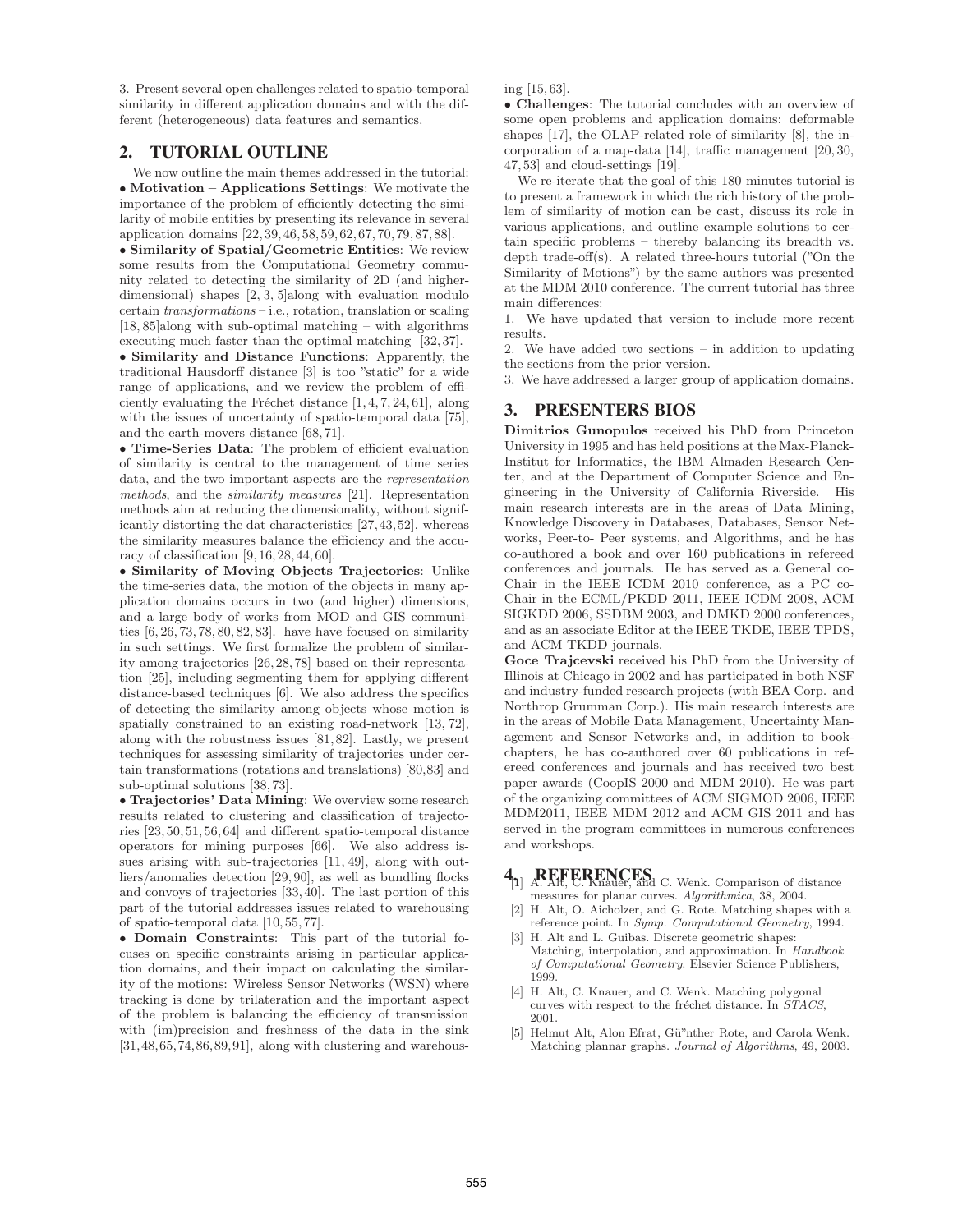- [6] Aris Anagnostopoulos, Michail Vlachos, Marios Hadjieleftheriou, Eamonn J. Keogh, and Philip S. Yu. Global distance-based segmentation of trajectories. In KDD, 2006.
- [7] B. Aronov, S. Har-Peled, C. Knauer, Y. Wang, and C. Wenk. Fréchet distance for curves, revisited. In ESA, 2006.
- [8] Oliver Baltzer, Frank K. H. A. Dehne, Susanne E. Hambrusch, and Andrew Rau-Chaplin. Olap for trajectories. In DEXA, pages 340–347, 2008.
- Donald J. Berndt and James Clifford. Using dynamic time warping to find patterns in time series. In KDD Workshop, pages 359–370, 1994.
- [10] F. Braz, Salvatore Orlando, Renzo Orsini, Alessandra Raffaet`a, Alessandro Roncato, and Claudio Silvestri. Approximate aggregations in trajectory data warehouses. In ICDE Workshops, pages 536–545, 2007.
- [11] Kevin Buchin, Maike Buchin, Marc J. van Kreveld, and Jun Luo. Finding long and similar parts of trajectories. Comput. Geom., 44(9):465–476, 2011.
- [12] Lili Cao and John Krumm. From gps traces to a routable road map. In GIS, 2009.
- [13] Jae-Woo Chang, Rabindra Bista, Ji Hee Kim, and Young-Chang Kim. A new trajectory search algorithm based on spatio-temporal similarity on spatial network. In CIT, 2007.
- [14] Daniel Chen, Anne Driemel, Leonidas J. Guibas, Andy Nguyen, and Carola Wenk. Approximate map matching with respect to the fréchet distance. In ALENEX, pages 75–83, 2011.
- [15] Jingyu Chen, Ping Chen, Qiuyan Huo, and Xuezhou Xu. Clustering network-constrained uncertain trajectories. In FSKD, 2011.
- [16] Lei Chen, M. Tamer Özsu, and Vincent Oria. Robust and fast similarity search for moving object trajectories. In SIGMOD Conference, 2005.
- [17] Tao Chen and Markus Schneider. Data structures and intersection algorithms for 3d spatial data types. In GIS, 2009.
- [18] L.P. Chew, M.T. Goodrich, D.P. Huttenlocher, K. Kedem, J.M. Kleinberg, and D. Kravets. Geometric pattern matching under euclidean motion. Comput. Geom., 7, 1997.
- [19] Shih-Tsun Chu, Chao-Chun Yeh, and Chun-Lung Huang. A cloud-based trajectory index scheme. In IEEE eBusiness Engineering, 2009.
- [20] Ugur Demiryurek, Bei Pan, Farnoush Banaei Kashani, and Cyrus Shahabi. Towards modeling the traffic data on road networks. In GIS-IWCTS, 2009.
- [21] Hui Ding, Goce Trajcevski, Peter Scheuermann, Xiaoyue Wang, and Eamonn J. Keogh. Querying and mining of time series data: experimental comparison of representations and distance measures. PVLDB, 1(2):1542–1552, 2008.
- [22] S. Dodge, R. Weibel, and E. Forootan. Revealing the physics of movement: Comparing the similarity of movement characteristics of different types of moving objects. Computers, Environments and Urban Systems, 2009.
- [23] C. du Mouza and R. Rigaux. Multi-scale classification of moving objects trajectories. In SSDBM, 2004.
- [24] T. Eiter and H. Mannila. Distance measures for point sets and their computation. Acta Inf., 34(2), 1997.
- [25] Sigal Ekalve, Mark Last, and Odet Maimom. A compact representation of spatio-temporal data. In ICDM – Workshops, 2007.
- [26] Sigal Elnekave, Mark Last, and Oded Maimon. Measuring similarity between trajectories of mobile objects. In Applied Pattern Recognition. 2008.
- [27] Christos Faloutsos, M. Ranganathan, and Yannis Manolopoulos. Fast subsequence matching in time-series databases. In SIGMOD Conference, pages 419–429, 1994.
- [28] Elias Frentzos, Kostas Gratsias, and Yannis Theodoridis.

Index-based most similar trajectory search. In ICDE, 2007.

- [29] Zhouyu Fu, Weiming Hu, and Tieniu Tan. Similarity based vehicle trajectory clustering and anomaly detection. In ICIP (2), 2005.
- [30] Betsy George, Sangho Kim, and Shashi Shekhar. Spatio-temporal network databases and routing algorithms: A summary of results. In SSTD, 2007.
- [31] Oliviu Ghica, Goce Trajcevski, Ouri Wolfson, Ugo Buy, Peter Scheuermann, Fan Zhou, and Dennis Vaccaro. Trajectory data reduction in wireless sensor networks. IJNGC, 1(1), 2010.
- [32] M.T. Goodrich, J.S.B. Mitchell, and M.W. Orletsky. Approximate geometric pattern matching under rigid motions. IEEE Trans. Pattern Anal. Mach. Intell., 21(4), 1999.
- [33] Joachim Gudmundsson and Marc J. van Kreveld. Computing longest duration flocks in trajectory data. In GIS, 2006
- [34] Ralf H. Güting and Markus Schneider. Moving Objects Databases. Morgan Kaufmann, 2005.
- [35] K. Hamacher. Information theoretical measures to analyze trajectories in rational molecular design. Journal of Computational Chemistry, 28(16), 2007.
- [36] Jiawei Han and Micheline Kamber. Data Mining: Concepts and Techniques, 2nd edition. Morgan Kaufmann, 2006.
- [37] P.J. Heffernan and S. Schirra. Approximate decision algorithms for point set congruence. In Symp. Computational Geometry, 1992.
- [38] K. Imai, S. Sumino, and H. Imai. Minimax geometric fitting of two corresponding sets of points and dynamic furthest voronoi diagrams. IEICE Trans. Inf. and Syst., E81-D(11), 1998.
- [39] Jaehoon Jeong, Taehyun Hwang, Tian He, and David Hung-Chang Du. Mcta: Target tracking algorithm based on minimal contour in wireless sensor networks. In INFOCOM, 2007.
- [40] Hoyoung Jeung, Man Lung Yiu, Xiaofang Zhou, Christian S. Jensen, and Heng Tao Shen. Discovery of convoys in trajectory databases. PVLDB, 1(1), 2008.
- [41] R. Kelly. M42 active traffic management scheme. Road Traffic Technology, 2007. S.M. Limited Edit0r. Birmingham, United Kingdom.
- [42] Eamonn J. Keogh. A decade of progress in indexing and mining large time series databases. In VLDB, 2006.
- [43] Eamonn J. Keogh, Kaushik Chakrabarti, Sharad Mehrotra, and Michael J. Pazzani. Locally adaptive dimensionality reduction for indexing large time series databases. In SIGMOD Conference, pages 151–162, 2001.
- [44] Eamonn J. Keogh and Chotirat (Ann) Ratanamahatana. Exact indexing of dynamic time warping. Knowl. Inf. Syst., 7(3), 2005.
- [45] Eamonn J. Keogh, Li Wei, Xiaopeng Xi, Michail Vlachos, Sang-Hee Lee, and Pavlos Protopapas. Supporting exact indexing of arbitrarily rotated shapes and periodic time series under euclidean and warping distance measures. VLDB Journal, 18(3), 2009.
- [46] Hector C. Keun, Timothy M.D. Ebbels, Mary E. Bollard, Olaf Beckonert, Henrik Antti, Elaine Homes, John C. Lindon, and Jeremy K. Nicholson. Geometric trajectory analysis of metabolic responses to toxicity can define treatment specific profiles. Journal of Chemical Research in Toxicology, 17(5), 2004.
- [47] K. Lam, E. Chan, T. Kuo, S. Ng, and D. Hung. Retina: A real time traffic navigation system. In SIGMOD, 2001.
- [48] Loukas Lazos, Radha Poovendran, and James A. Ritcey. Analytic evaluation of target detection in heterogeneous wireless sensor networks. TOSN, 5(2), 2009.
- [49] Jae-Gil Lee, Jiawei Han, Xiaolei Li, and Hector Gonzalez. TraClass: trajectory classification using hierarchical region-based and trajectory-based clustering. PVLDB, 1(1), 2008.